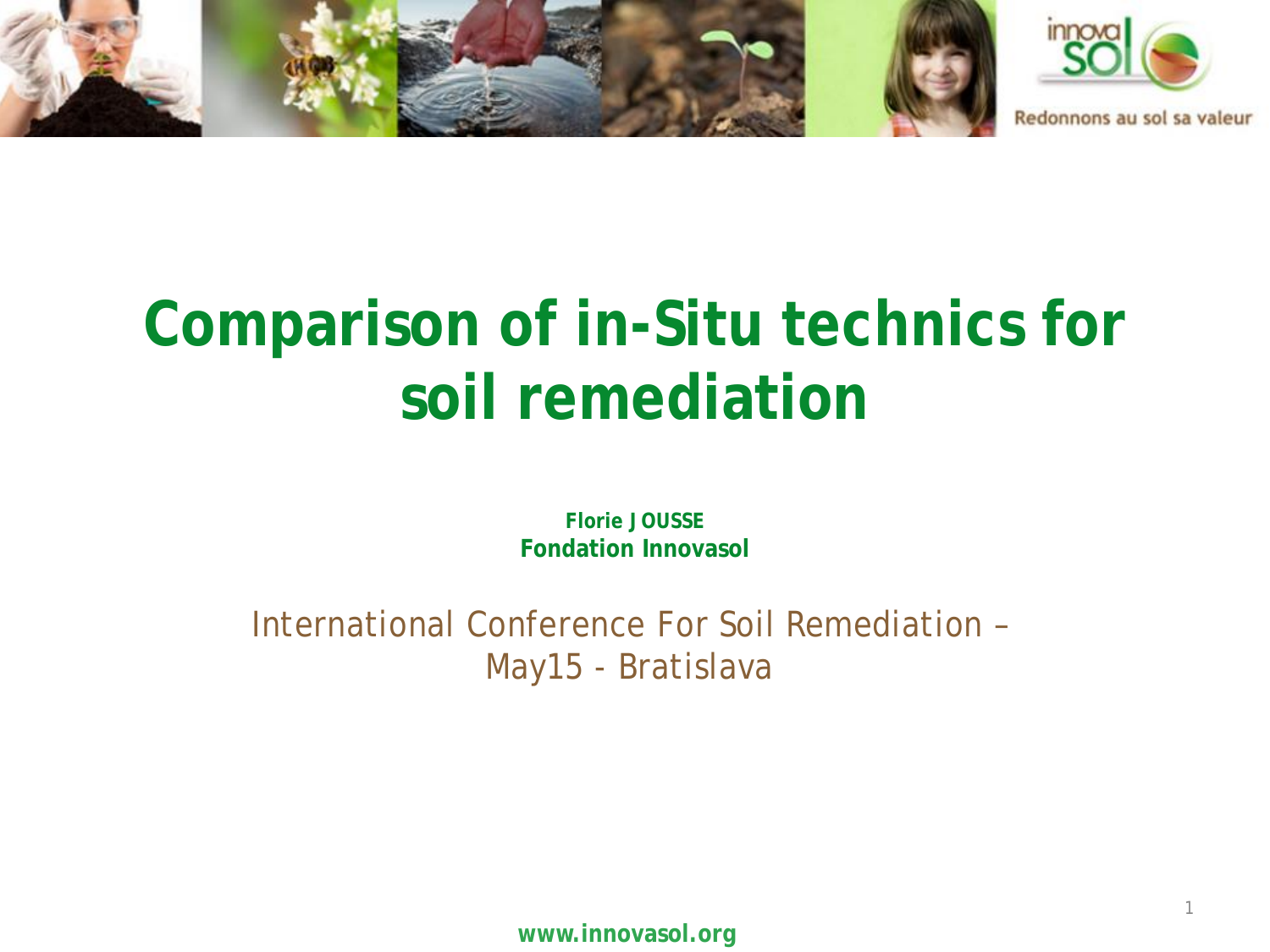

#### Comparison of in situ technics to remediate soil contaminated by Diesel fuel mixture



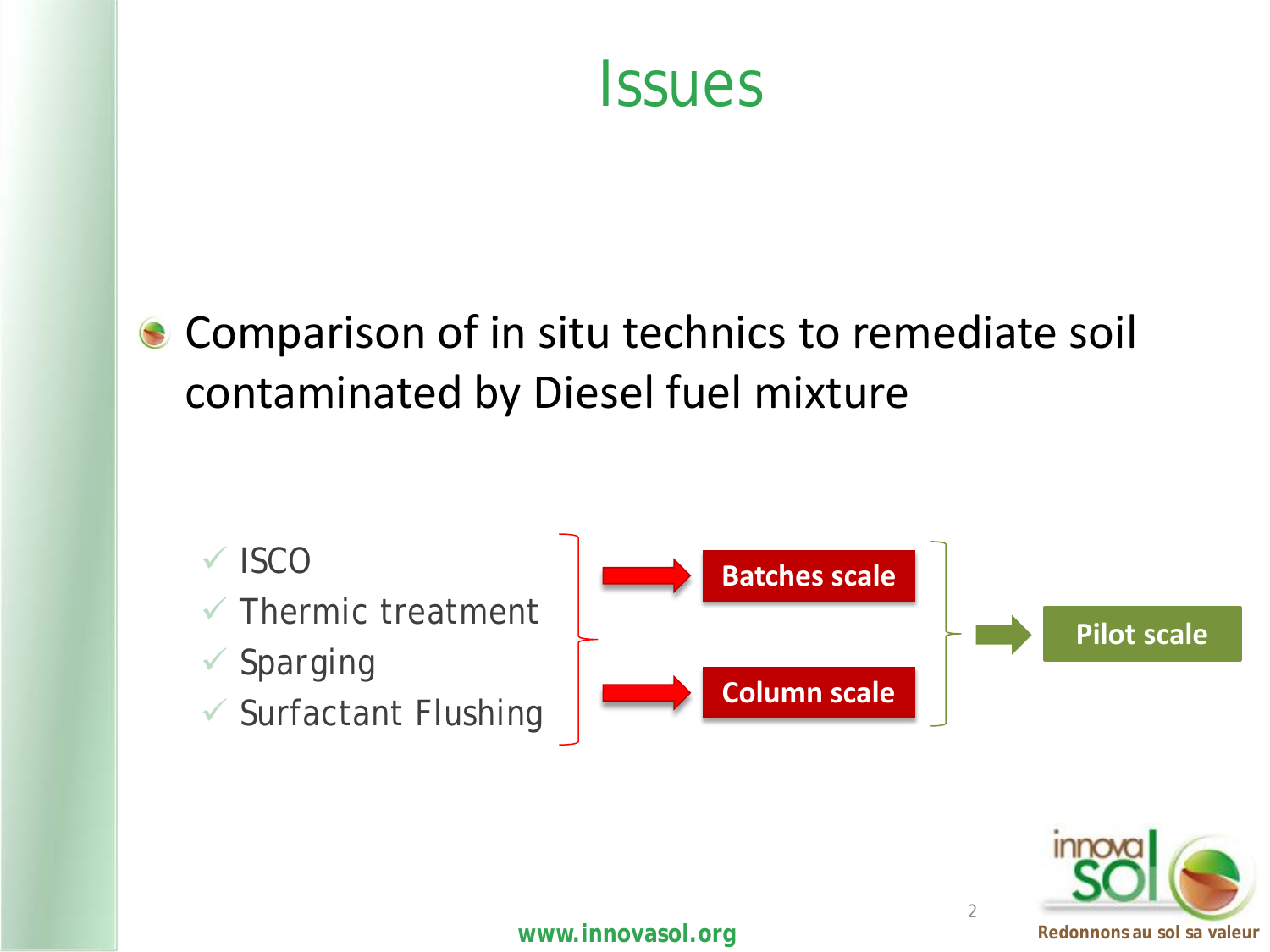#### Batches scale



Fig. 3. Results of diesel oxidation by different oxidants (initial diesel concentration: 5000 mg kg<sup>-1</sup>; persulfate concentration: 20%; permanganate concentration: 6%; hydrogen peroxide concentration: 20%).

**Source : Yen** *et al***, 2011**

#### Low removal of Diesel fuel mixture by oxidants

 $\checkmark$  Influence of time treatment?

 $\checkmark$  Influence of organic matter (NOD)?



Realization of batches polluted by BTX and Diesel fuel mixture

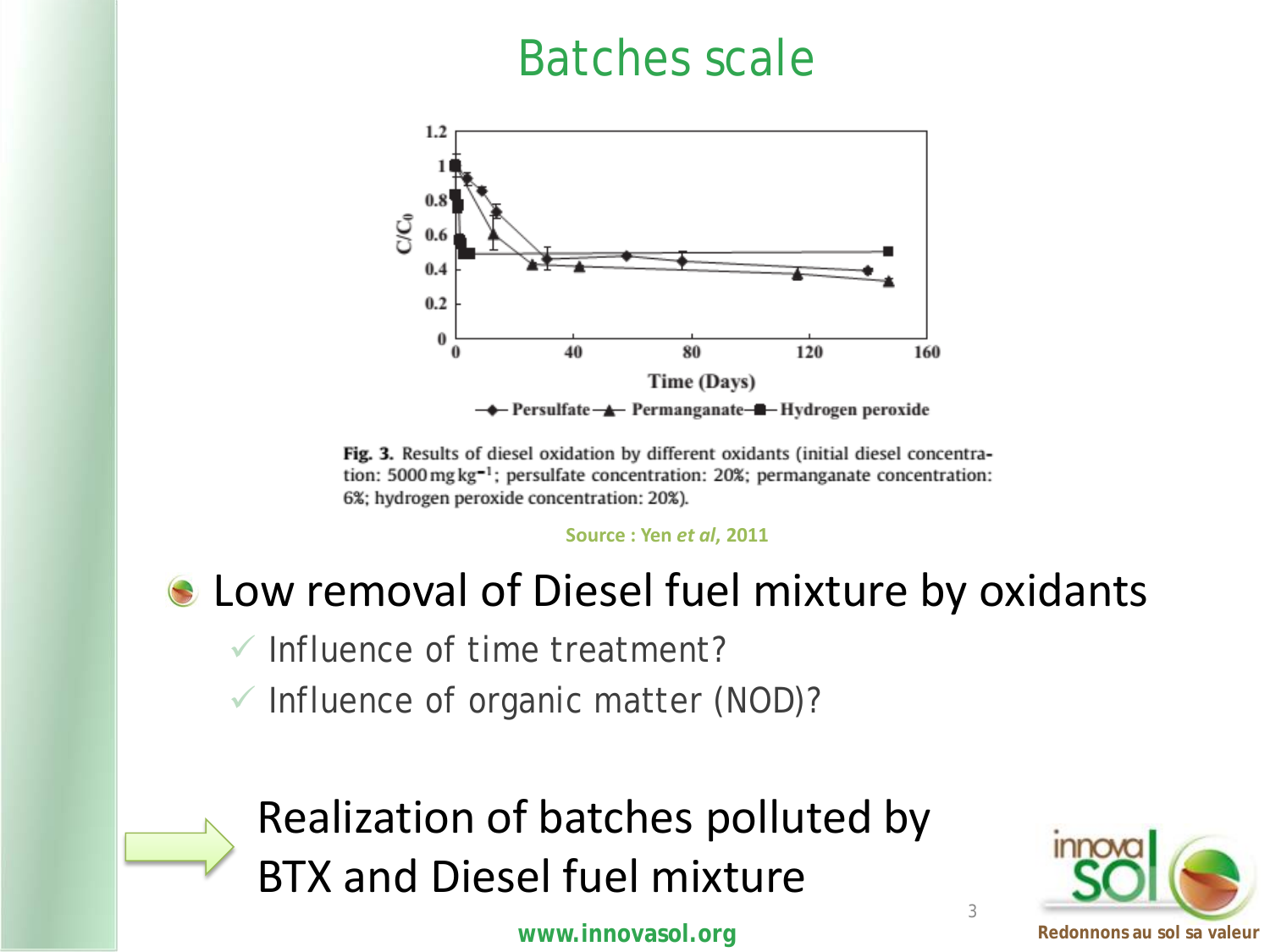#### Results on batches – Time influence

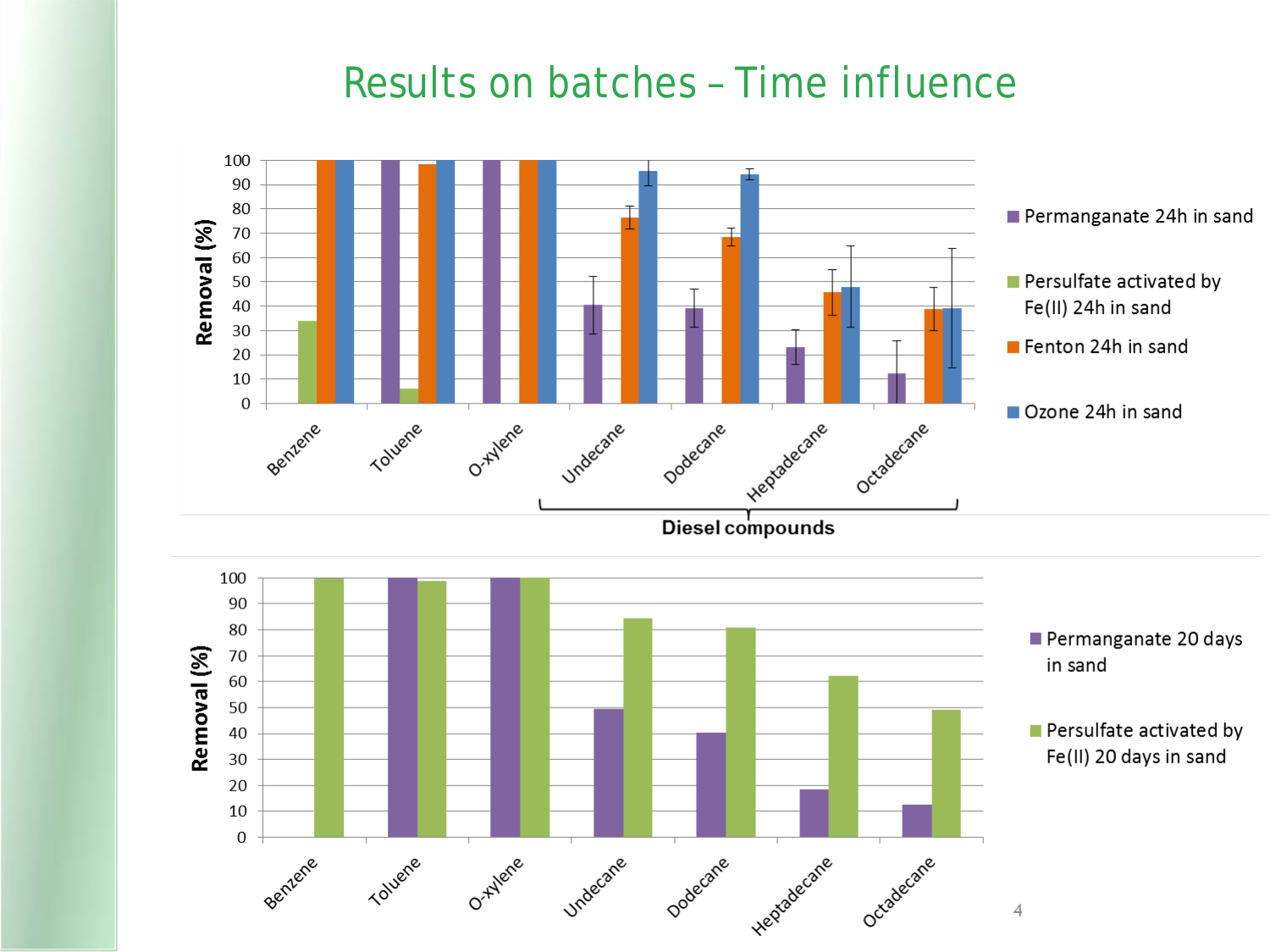#### Results on Batches – Organic Matter influence



**WWW.innovasol.org Redonnons au sol sa valeur**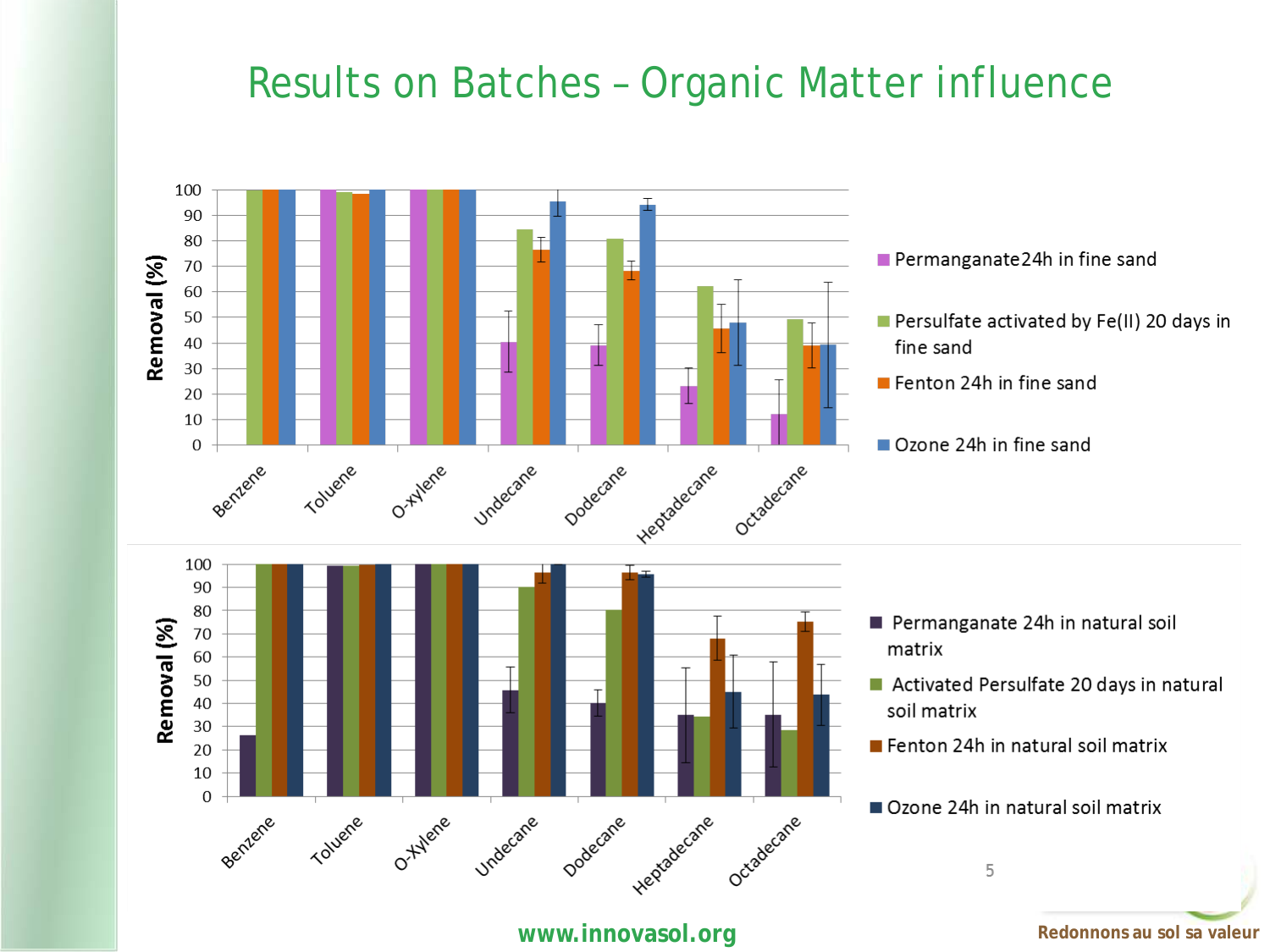#### Conclusion – Batches Scale

**• Time influence on the effectiveness of** activated persulfate by iron (II)

- **Increase of removal rate by NOD**
- Oxidants consumption by Alkanes



6

**WWW.innovasol.org Redonnons au sol sa valeur Redonnons au sol sa valeur**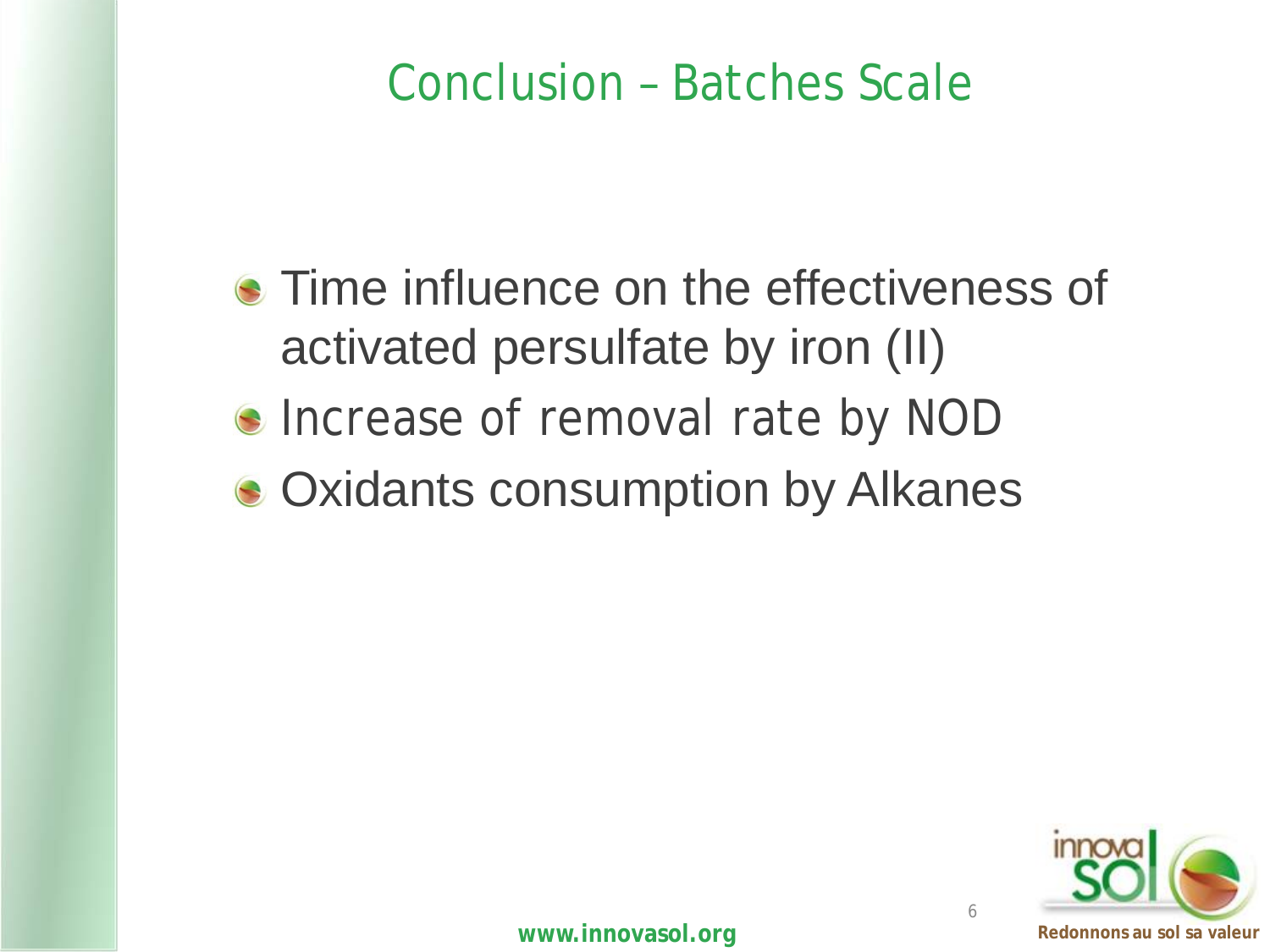#### Columns scale



**Source : Lemaire** *et al***, 2013**

 $\bullet$  Time spent into the column = 2h

*Low efficiency of persulfate : influence of residence time?*

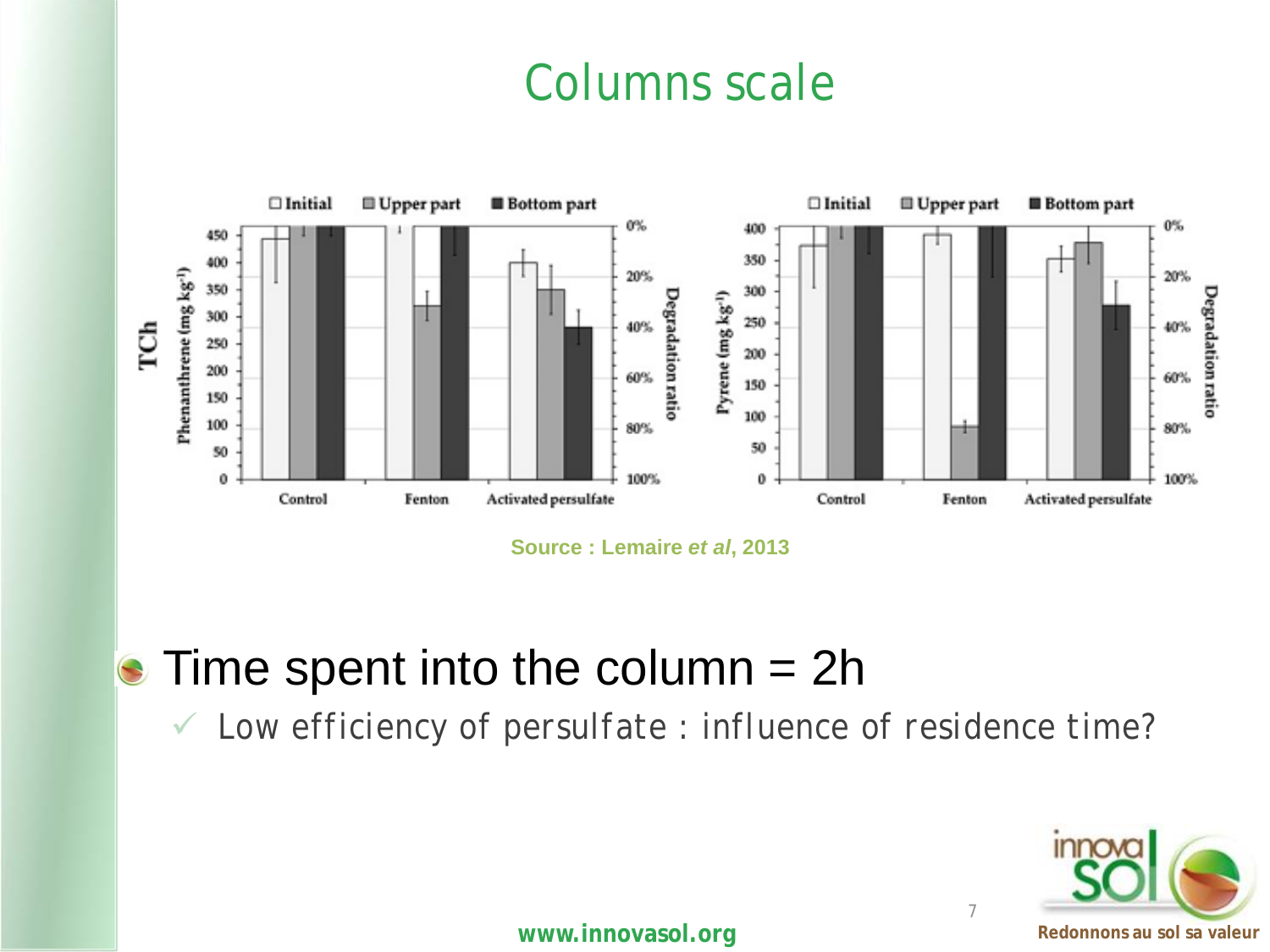#### Columns scale

#### Column :

- *Pore Volume : 49,5 mL*
- *Water and pollutants saturated porosity (6%)*

#### Decane  $(C_{10}H_{22})/$ Menthol  $(C_{10}H_{20}O)$

- *V* Boiling point : 174,1 $\degree$  C and 212 $\degree$  C
- *Water solubility : 0 and 400-500 mg/L*



#### Benzene, Toluene, o-Xylene ( $C_6H_6$ ,  $C_7H_8$ ,  $C_8H_{10}$ )

- *Boiling point: 80,1*°*C, 110,6*°*C,144*°*C*
- *Water solubility : 1,79 g/L, 530 mg/L and 175 mg/L*

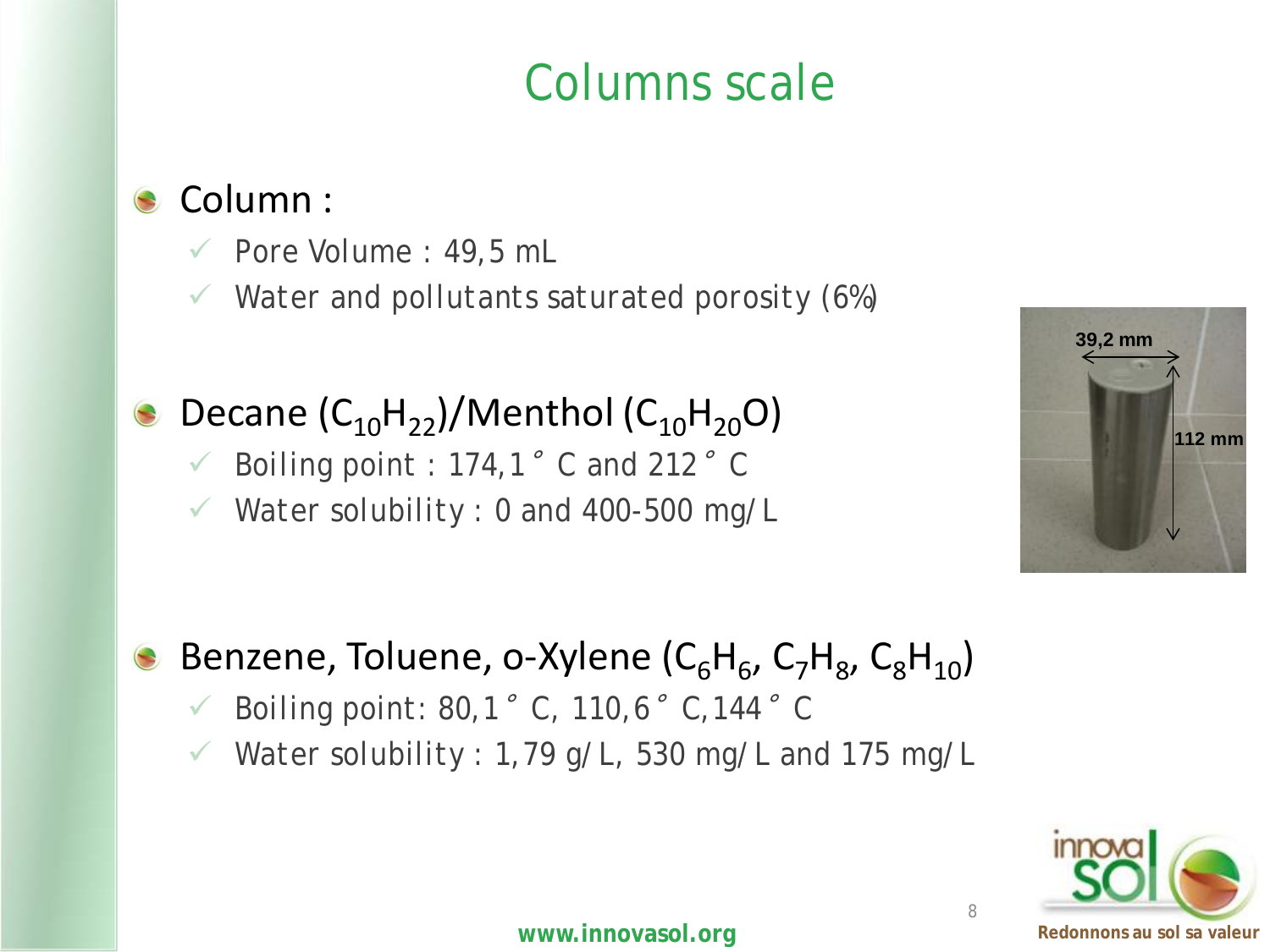## Results – colmuns scale

|                                 | <b>Activated</b><br><b>Persulfate</b><br>Iron (II)                        | Fenton's<br>reagent                                          | <b>Ozone</b>                                                                       | <b>Sparging</b>                                                 | <b>Flushing</b><br>by<br>surfactant          | <b>Thermic</b><br>treatment<br>70-80°C               |
|---------------------------------|---------------------------------------------------------------------------|--------------------------------------------------------------|------------------------------------------------------------------------------------|-----------------------------------------------------------------|----------------------------------------------|------------------------------------------------------|
| <b>Duration of</b><br>treatment | 2 months                                                                  | 7 days                                                       | 7 days                                                                             | 7 days                                                          | 20 days                                      | 7 days                                               |
| <b>Decane</b><br>removal        | 56%                                                                       | $0\%$                                                        | 49%                                                                                | 59%                                                             | 0%                                           | 35%                                                  |
| <b>Menthol</b><br>removal       | 93%                                                                       | 83%                                                          | 69%                                                                                | 53%                                                             | 33,3%                                        | 14%                                                  |
| Source of<br>efficiency         | Optimal<br>diffusion of<br>the oxidant,<br>low kinetic of<br>the reaction | Strong oxidant<br>efficient on<br>soluble<br>compounds       | High solubility in<br>water<br><b>Better efficiency</b><br>on soluble<br>compounds |                                                                 |                                              |                                                      |
| <b>Disadvantages</b>            |                                                                           | Injection in<br>long slot<br><b>Trial with short</b><br>slot | Preferential<br>passages of gaz                                                    | Preferential<br>passages of<br>gaz<br>Solubility<br>$O_2 < O_3$ | No efficient,<br>long<br>treatment,<br>$\,9$ | Boiling point of<br>Decane and<br>menthol to<br>high |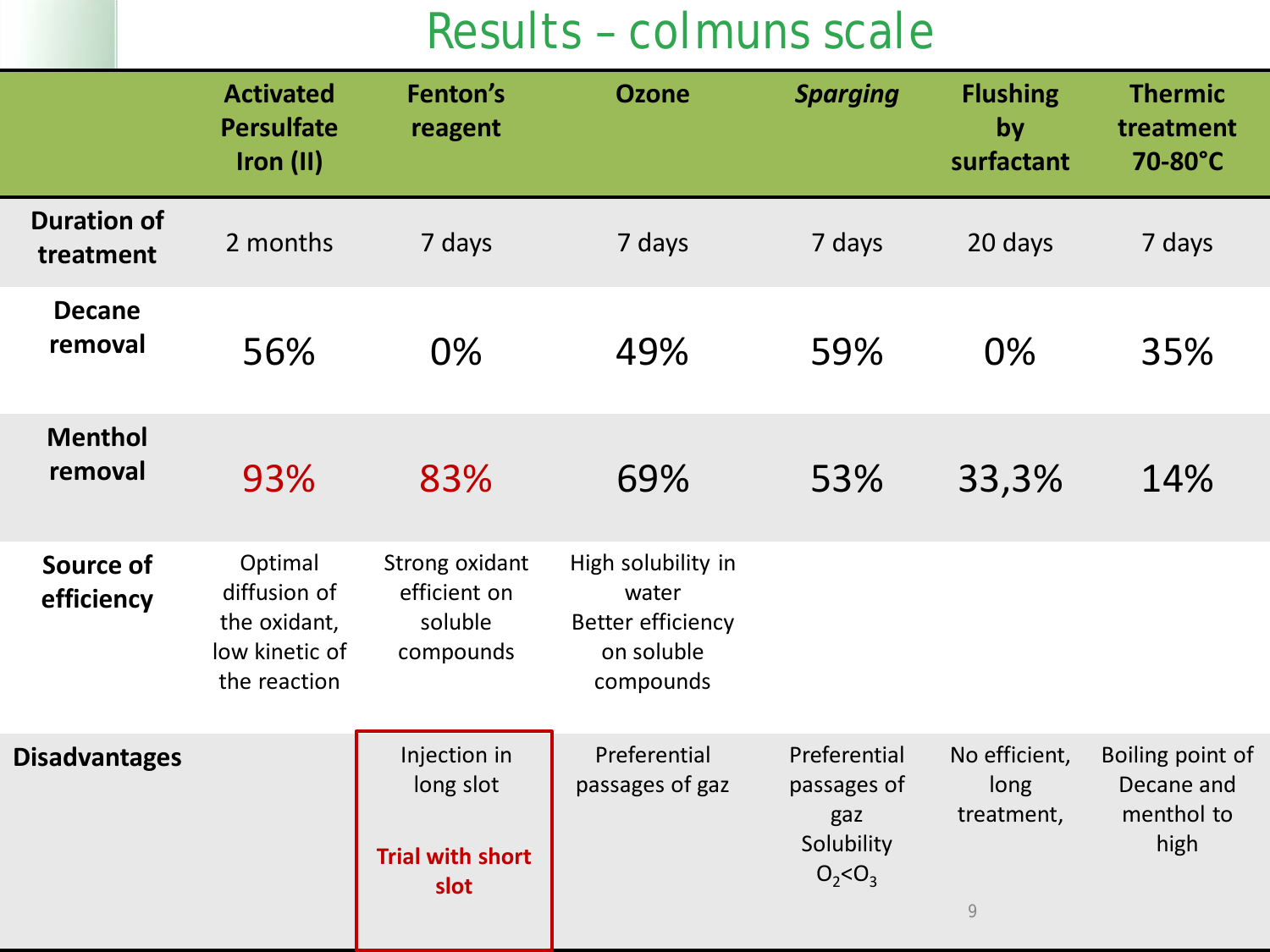#### Oxidation of decane/Menthol mixture by Fenton's reagent



Optimal surface contact between hydrogen peroxyde and catalyser (iron II) = high production of Fenton's reagent

*Increase of removal with short slot injection*



10

**WWW.innovasol.org Redonnons au sol sa valeur Redonnons au sol sa valeur**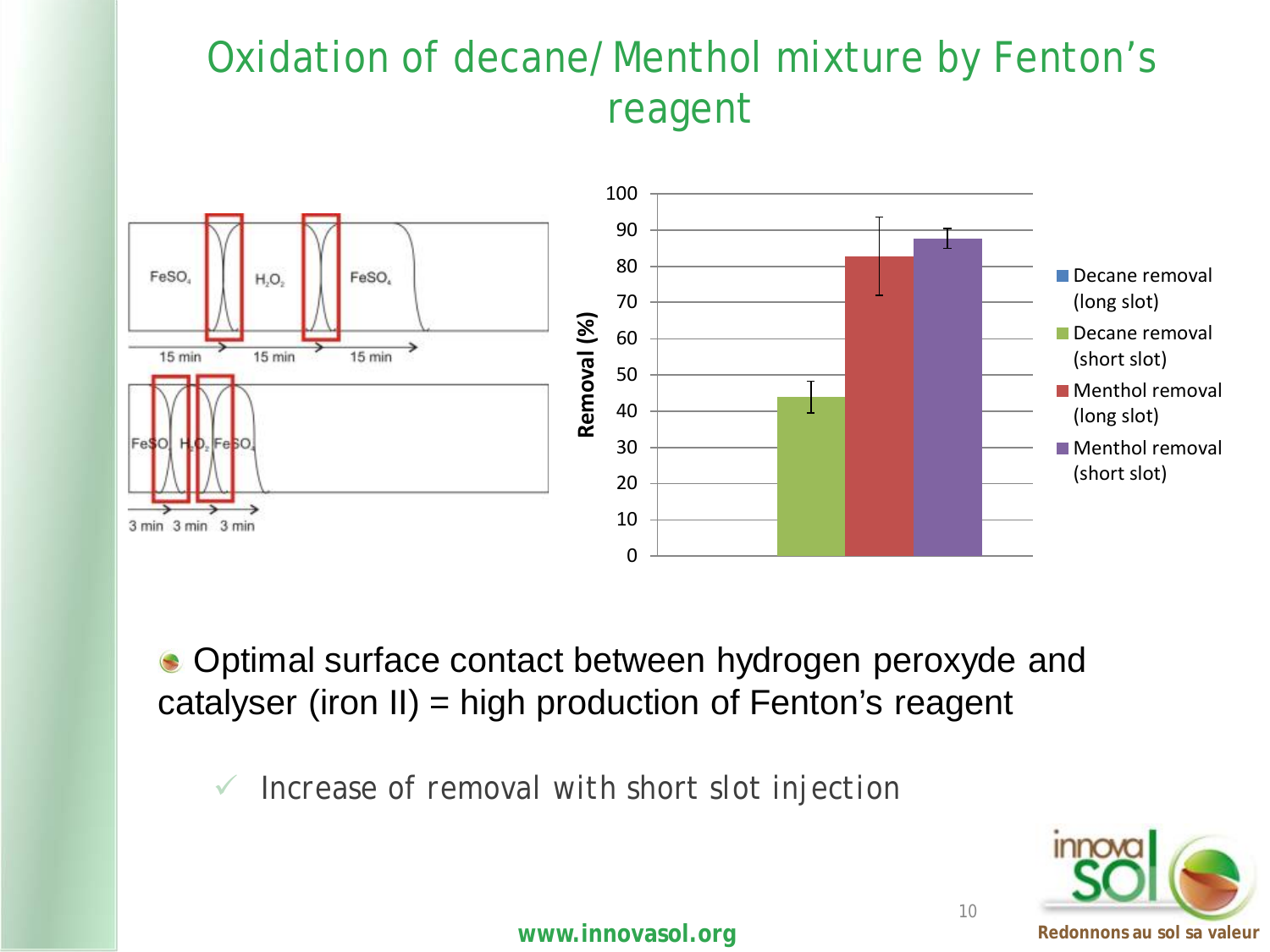## Results – colmuns scale

|                                 | <b>Activated</b><br><b>Persulfate</b><br>Iron (II)                        | Fenton's<br>reagent                                       | <b>Ozone</b>                                                                    | <b>Sparging</b>                                                 | <b>Flushing by</b><br>surfactant    | <b>Thermic</b><br>treatment<br>70-80°C             |
|---------------------------------|---------------------------------------------------------------------------|-----------------------------------------------------------|---------------------------------------------------------------------------------|-----------------------------------------------------------------|-------------------------------------|----------------------------------------------------|
| <b>Duration of</b><br>treatment | 2 months                                                                  | 7 days                                                    | 7 days                                                                          | 7 days                                                          | 20 days                             | 7 days                                             |
| <b>Decane</b><br>removal        | 56%                                                                       | 0%<br>43%                                                 | 49%                                                                             | 59%                                                             | 0%                                  | 35%                                                |
| <b>Menthol</b><br>removal       | 93%                                                                       | 83%<br>87%                                                | 69%                                                                             | 53%                                                             | 33,3%                               | 14%                                                |
| <b>Source of</b><br>efficiency  | Optimal<br>diffusion of<br>the oxidant,<br>low kinetic of<br>the reaction | Strong<br>oxidant<br>efficient on<br>soluble<br>compounds | High solubility in<br>water                                                     |                                                                 |                                     |                                                    |
| <b>Disadvantages</b>            |                                                                           | Injection in<br>long slot                                 | Preferential<br>passages of gaz<br><b>Trial with more volatile</b><br>compounds | Preferential<br>passages of<br>gaz<br>Solubility<br>$O_2 < O_3$ | No efficient,<br>long<br>treatment, | Boiling point of<br>Decane and<br>menthol too high |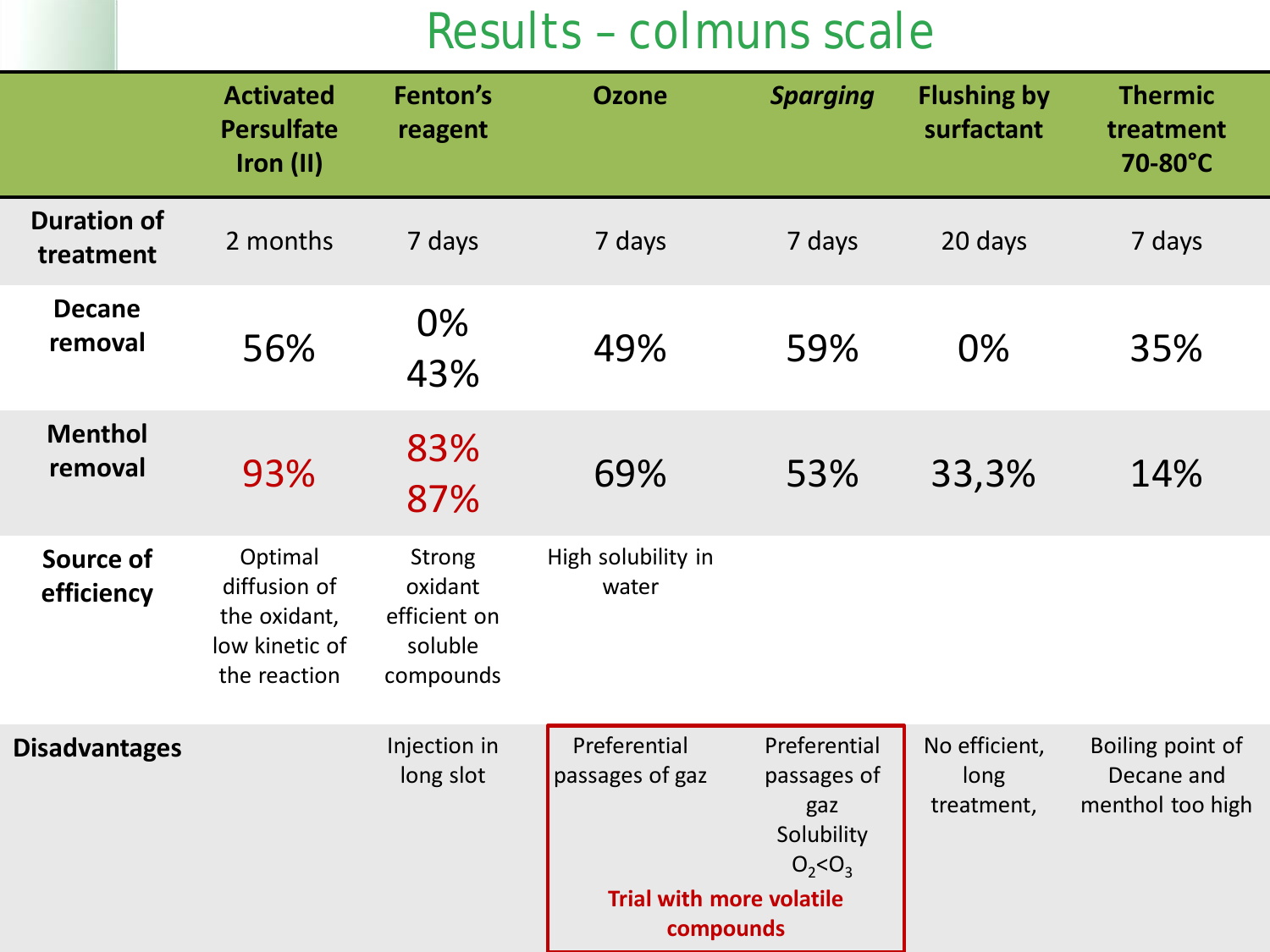## Ozone and Sparging treatments



**High elimination of benzene and toluene** (volatil compounds) Better efficiency of ozone than oxygen (high solubility of ozone in water)



12

**WWW.innovasol.org Redonnons au sol sa valeur Redonnons au sol sa valeur**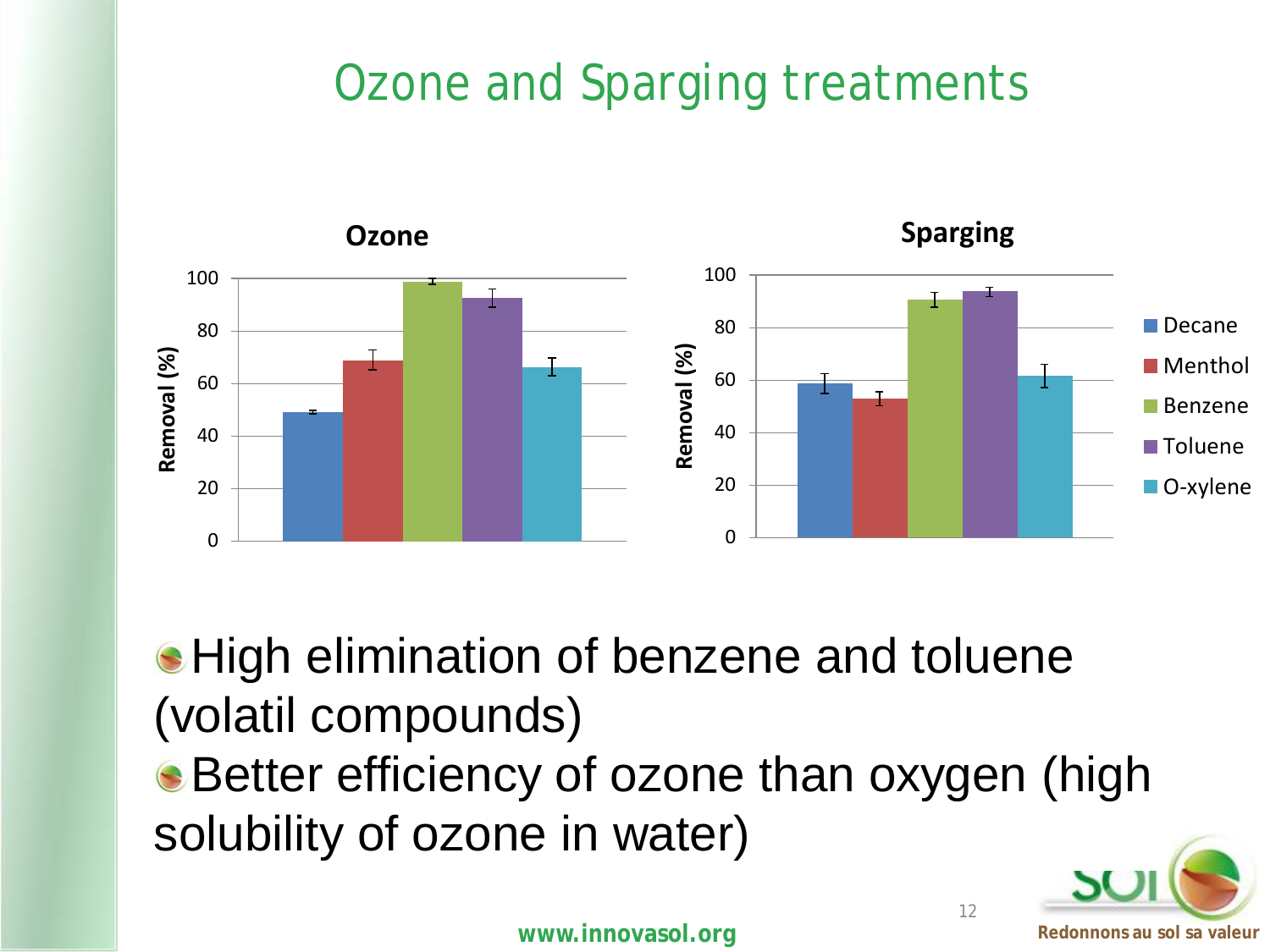## Results – colmuns scale

|                                 | <b>Activated</b><br><b>Persulfate</b><br>Iron (II)                           | Fenton's<br>reagent                                              | <b>Ozone</b>                       | <b>Sparging</b>                                              | <b>Flushing by</b><br><b>Tween80</b>                                                             | <b>Thermic</b><br>treatment<br>70-80°C                |
|---------------------------------|------------------------------------------------------------------------------|------------------------------------------------------------------|------------------------------------|--------------------------------------------------------------|--------------------------------------------------------------------------------------------------|-------------------------------------------------------|
| <b>Duration of</b><br>treatment | 2 months                                                                     | 7 days                                                           | 7 days                             | 7 days                                                       | 20 days                                                                                          | 7 days                                                |
| <b>Decane</b><br>removal        | 56%                                                                          | $0\%$                                                            | 49%                                | 59%                                                          | $0\%$                                                                                            | 35%                                                   |
| <b>Menthol</b><br>removal       | 93%                                                                          | 83%                                                              | 69%                                | 53%                                                          | 33,3%                                                                                            | 14%                                                   |
| Source of<br>efficiency         | Optimal<br>diffusion of<br>the oxidant,<br>low kinetic<br>of the<br>reaction | <b>Strong</b><br>oxidant<br>efficient on<br>soluble<br>compounds | High<br>solubility in<br>water     | <b>Efficient on B,T compounds</b>                            |                                                                                                  |                                                       |
| <b>Disadvantages</b>            |                                                                              | Injection in<br>long slot                                        | Preferential<br>passages of<br>gaz | Preferential passages<br>of gaz<br>Solubility<br>$O_2 < O_3$ | No efficient,<br>long treatment,<br><b>Solubility power</b><br>of Tween 80 on<br><b>Toluene?</b> | Boiling point of<br>Decane and<br>menthol too<br>high |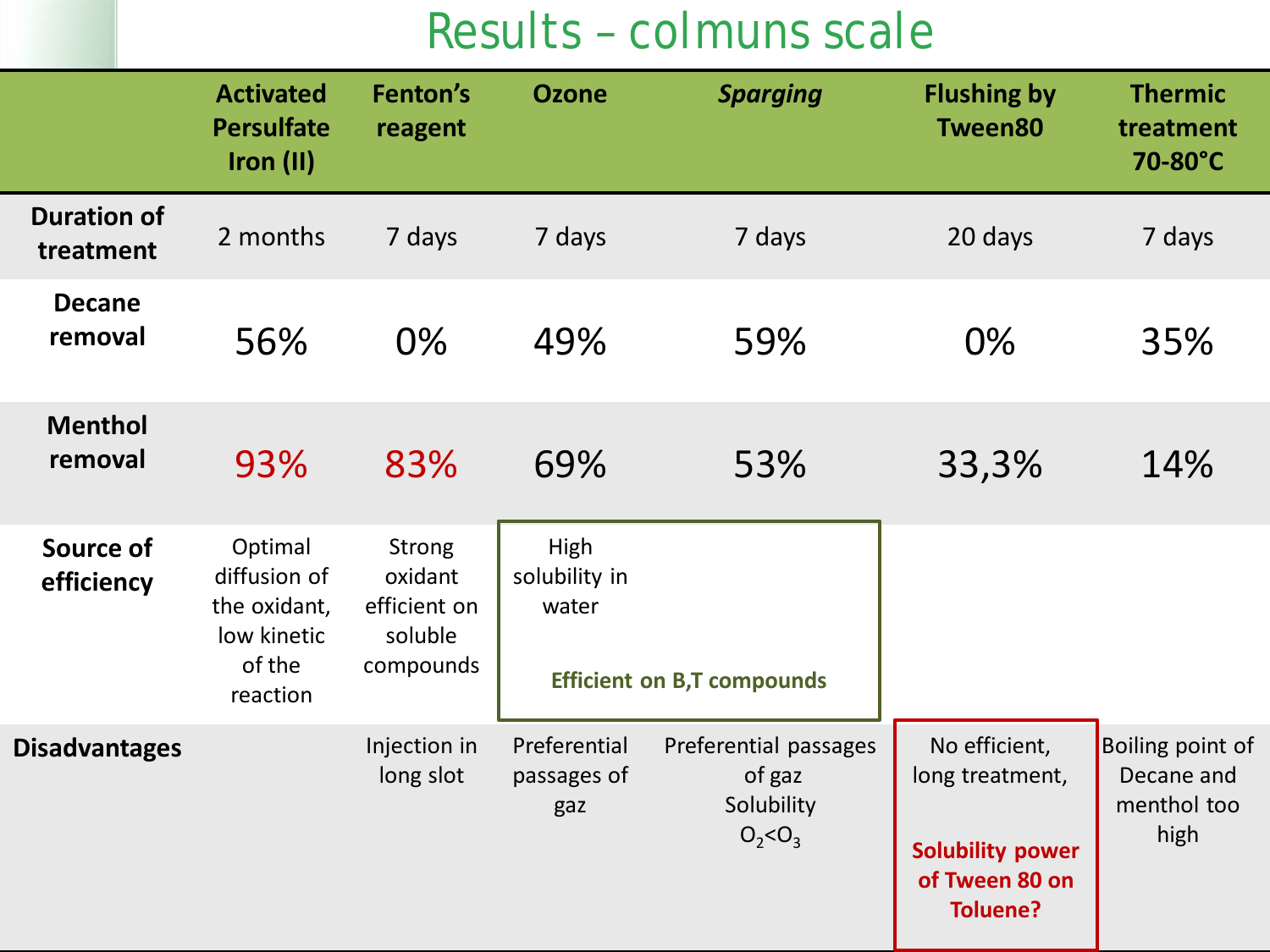## Solubilisation potential of Tween 80



No efficiency of Tween 80 on Menthol **Increase of the solubility of Toluene in presence of** Tween 80

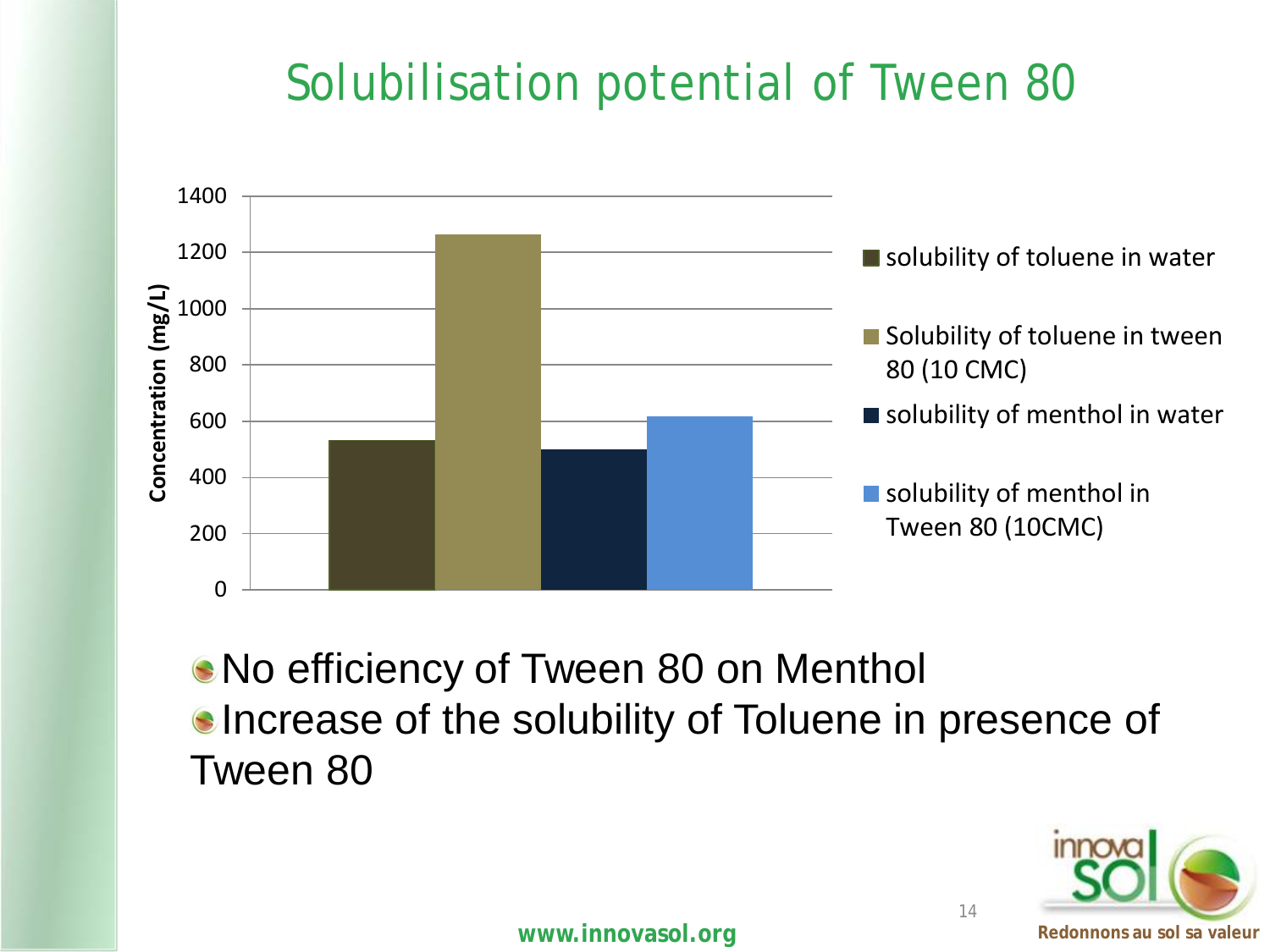#### Results – colmuns scale

|                                 | <b>Activated</b><br><b>Persulfate</b><br>Iron (II)                           | Fenton's<br>reagent                                              | <b>Ozone</b>                       | <b>Sparging</b>                                              | <b>Flushing by</b><br><b>Tween80</b>                                      | <b>Thermic</b><br>treatment<br>70-80°C                                                             |
|---------------------------------|------------------------------------------------------------------------------|------------------------------------------------------------------|------------------------------------|--------------------------------------------------------------|---------------------------------------------------------------------------|----------------------------------------------------------------------------------------------------|
| <b>Duration of</b><br>treatment | 2 months                                                                     | 7 days                                                           | 7 days                             | 7 days                                                       | 20 days                                                                   | 7 days                                                                                             |
| <b>Decane</b><br>removal        | 56%                                                                          | $0\%$                                                            | 49%                                | 59%                                                          | $0\%$                                                                     | 35%                                                                                                |
| <b>Menthol</b><br>removal       | 93%                                                                          | 83%                                                              | 69%                                | 53%                                                          | 33,3%                                                                     | 14%                                                                                                |
| Source of<br>efficiency         | Optimal<br>diffusion of<br>the oxidant,<br>low kinetic<br>of the<br>reaction | <b>Strong</b><br>oxidant<br>efficient on<br>soluble<br>compounds | High<br>solubility in<br>water     | <b>Efficient on B,T compounds</b>                            |                                                                           |                                                                                                    |
| <b>Disadvantages</b>            |                                                                              | Injection in<br>long slot                                        | Preferential<br>passages of<br>gaz | Preferential passages<br>of gaz<br>Solubility<br>$O_2 < O_3$ | No efficient,<br>long treatment,<br><b>Efficient on</b><br><b>Toluene</b> | Boiling point of<br>Decane and<br>menthol too<br>high<br><b>Trial with</b><br>volatil<br>compounds |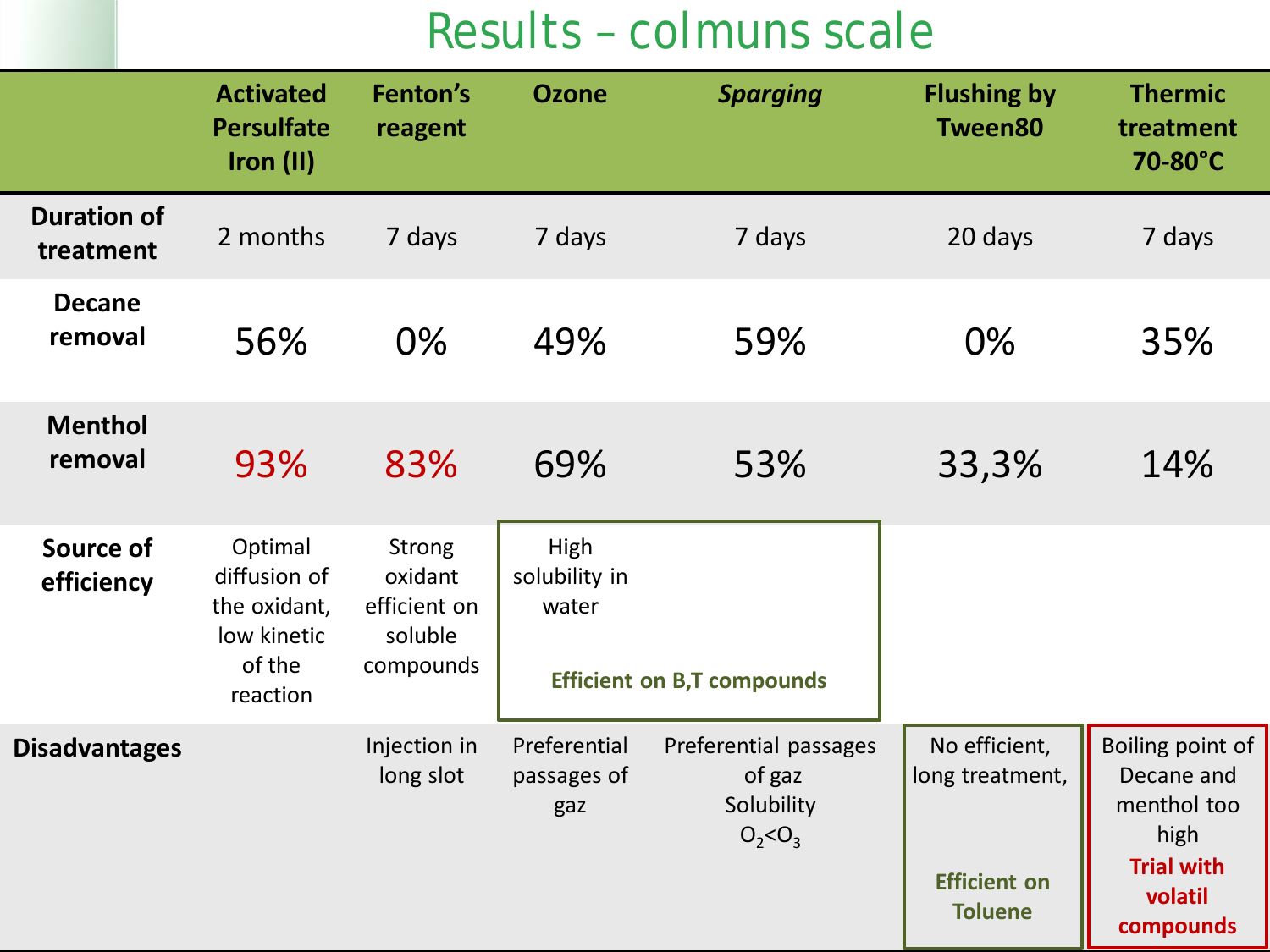#### Thermic treatment on column





Total degradation of BTX compounds after heating at 80° C

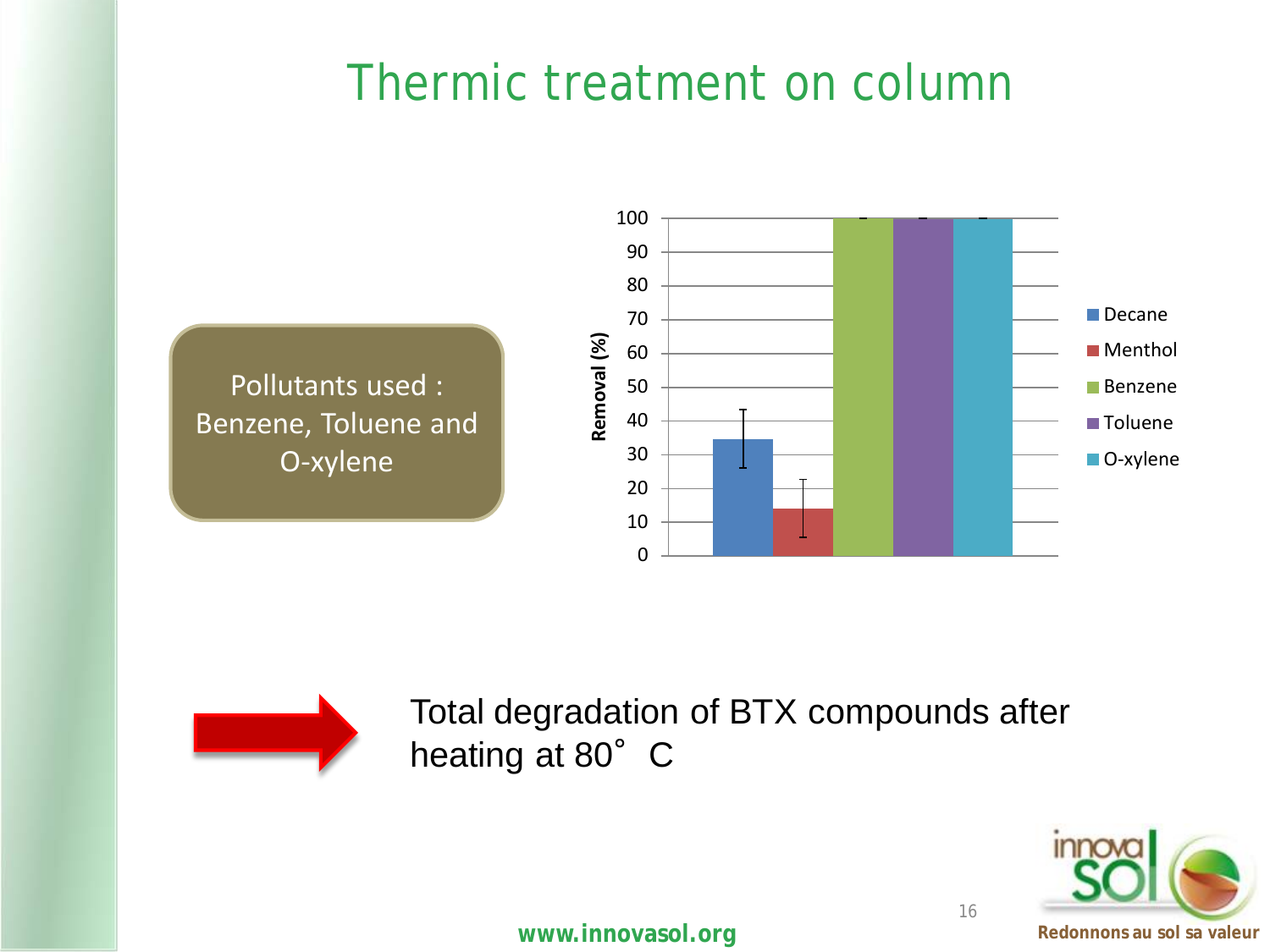#### Conclusion – Columns scale

## **Liquid injection**

- *Injection of liquid oxidants permitted a good diffusion through porous media*
- *Activated persulfate removed more menthol than Fenton's reagent due to persistence*
- *Tween 80 does not permit the solubilisation of Decane/Menthol mixture*

## **Gas Injection**

- *Low removal of Decane/Menthol due to the presence of preferential passages*
- *High elimination of compounds with low boiling point*

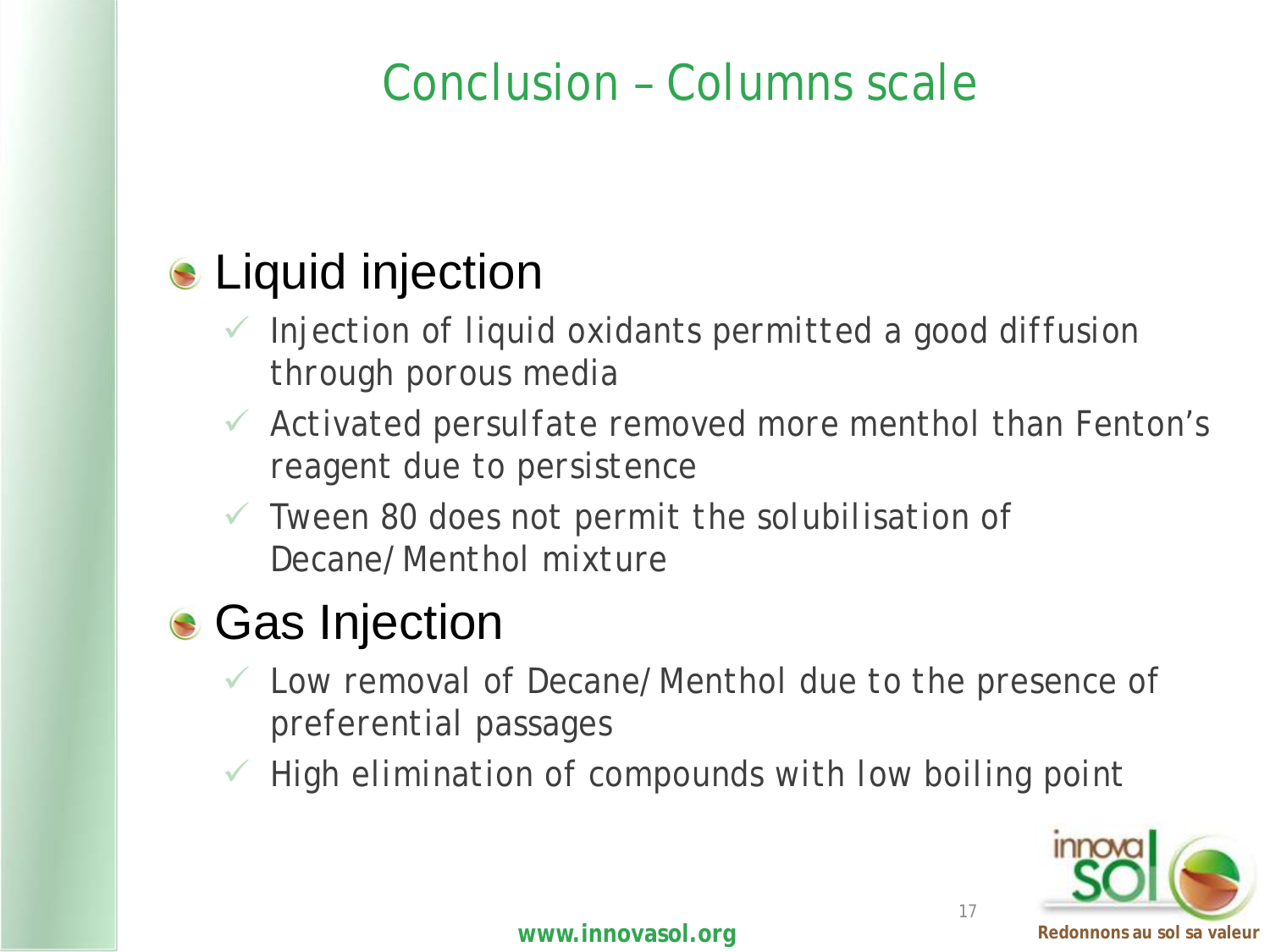#### PILOT 3D



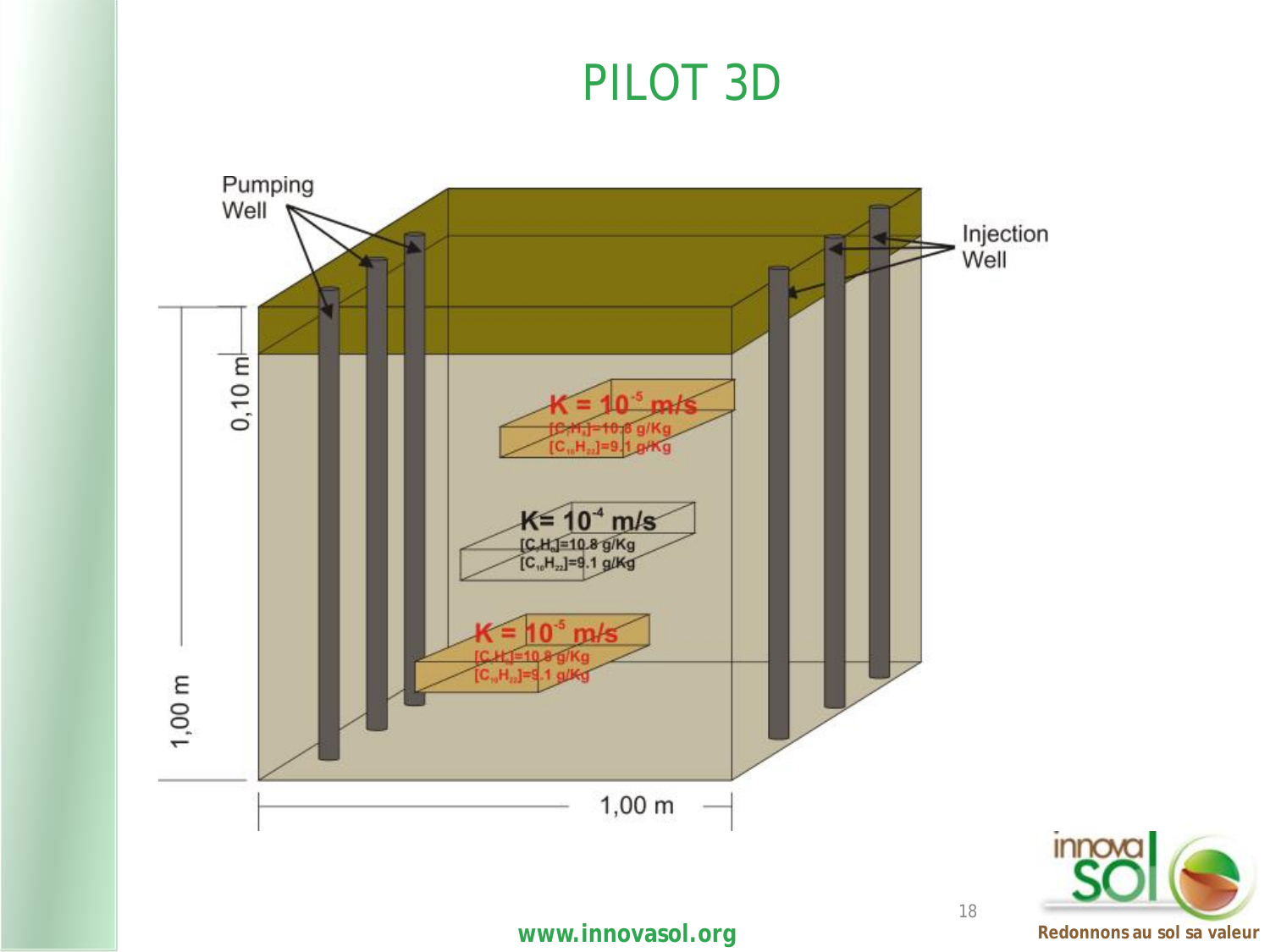#### PILOT 3D – Treatments applied





#### **WWW.innovasol.org Redonnons au sol sa valeur Redonnons au sol sa valeur**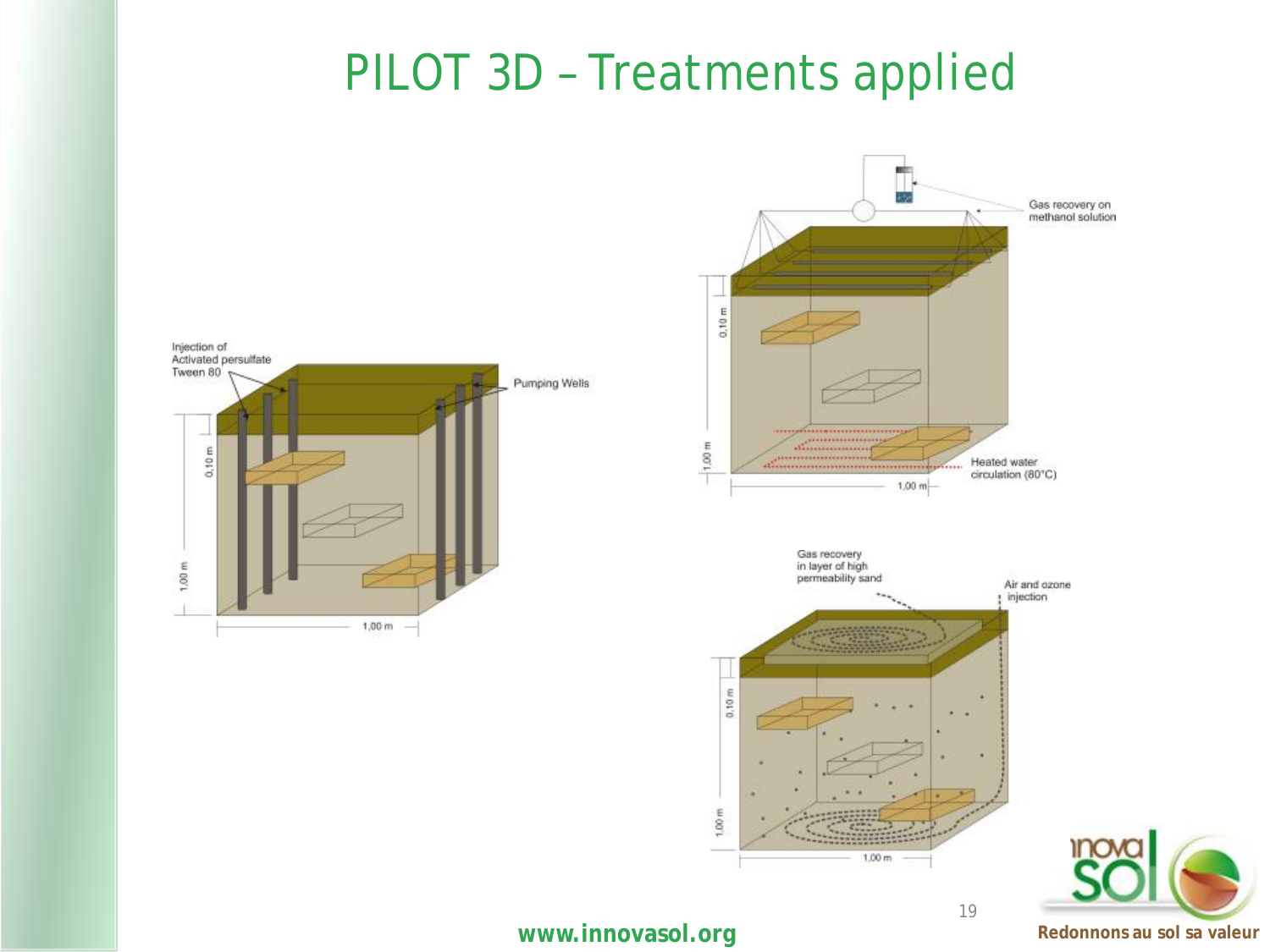#### PILOT 3D – Water injection

- A long period of water injection was realised to eliminate toluene in the second lens (same permability as the sand around)
- **Time of water injection : 2 months**
- **Flow : 45 L/day**



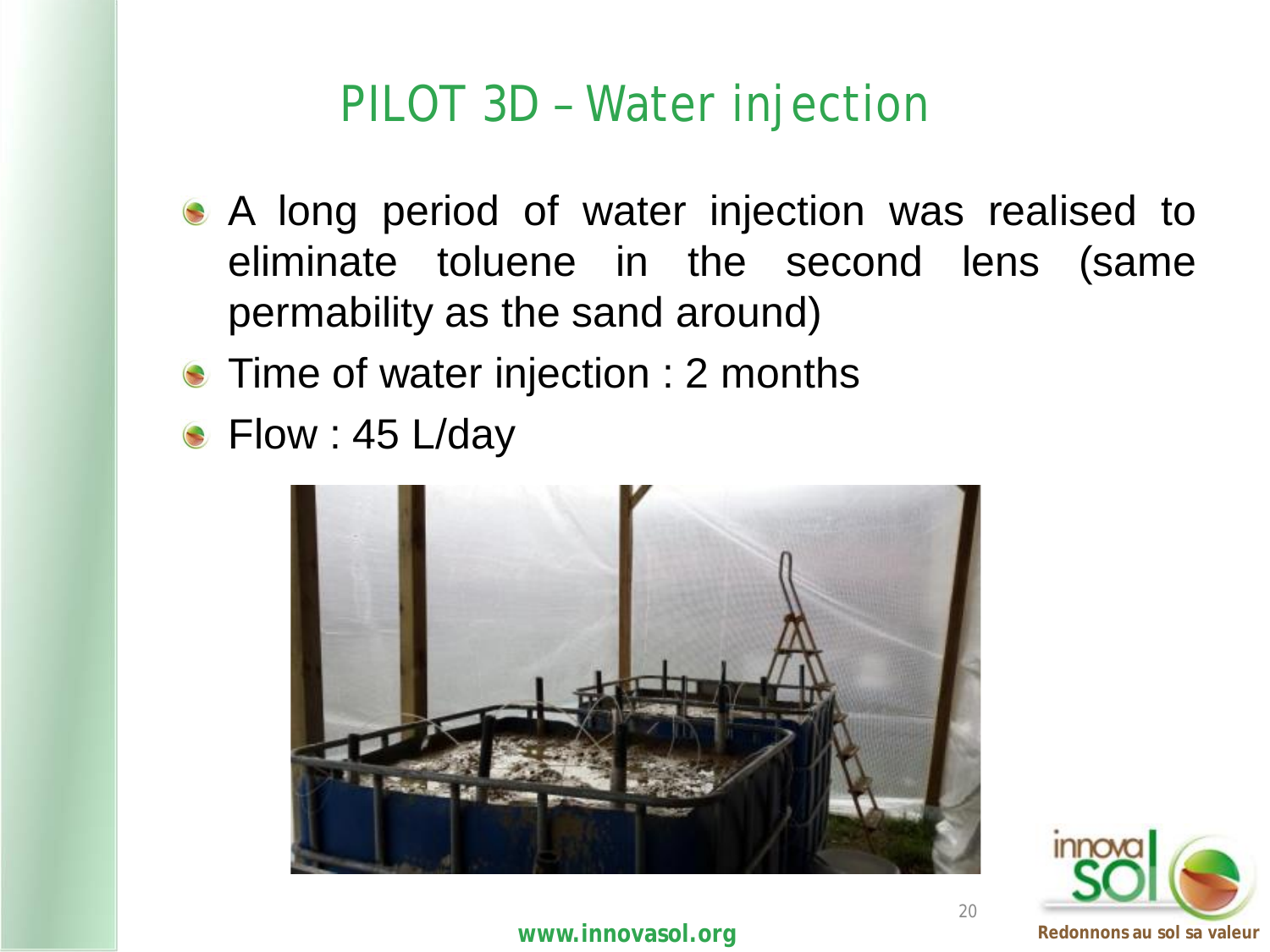## Pilote 3D- Modelisation of injection of activated persulfate (ModFlow-Mt3DMS)

• Plume of persulfate (high concentration) sink to the bottom of pilot due to the density of the oxidant solution



#### Model Conditions

 $\sqrt{[Nas_2O_8]} = 50g/L$ 

21

 *Water injection in well 1 : one injection of 45 L* 

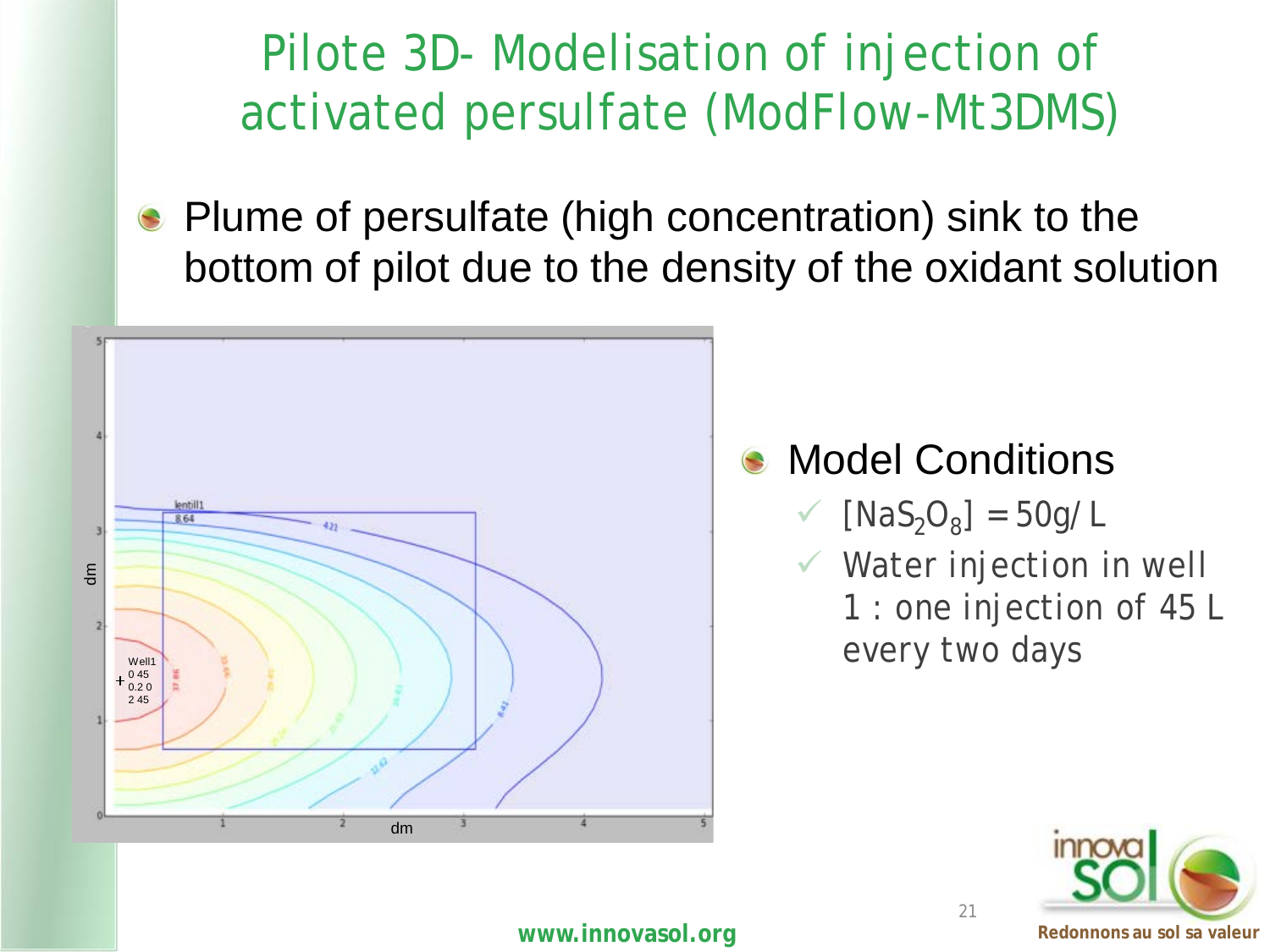





Redonnons au sol sa valeur

# **Thank you for your attention**

**www.innovasol.org**